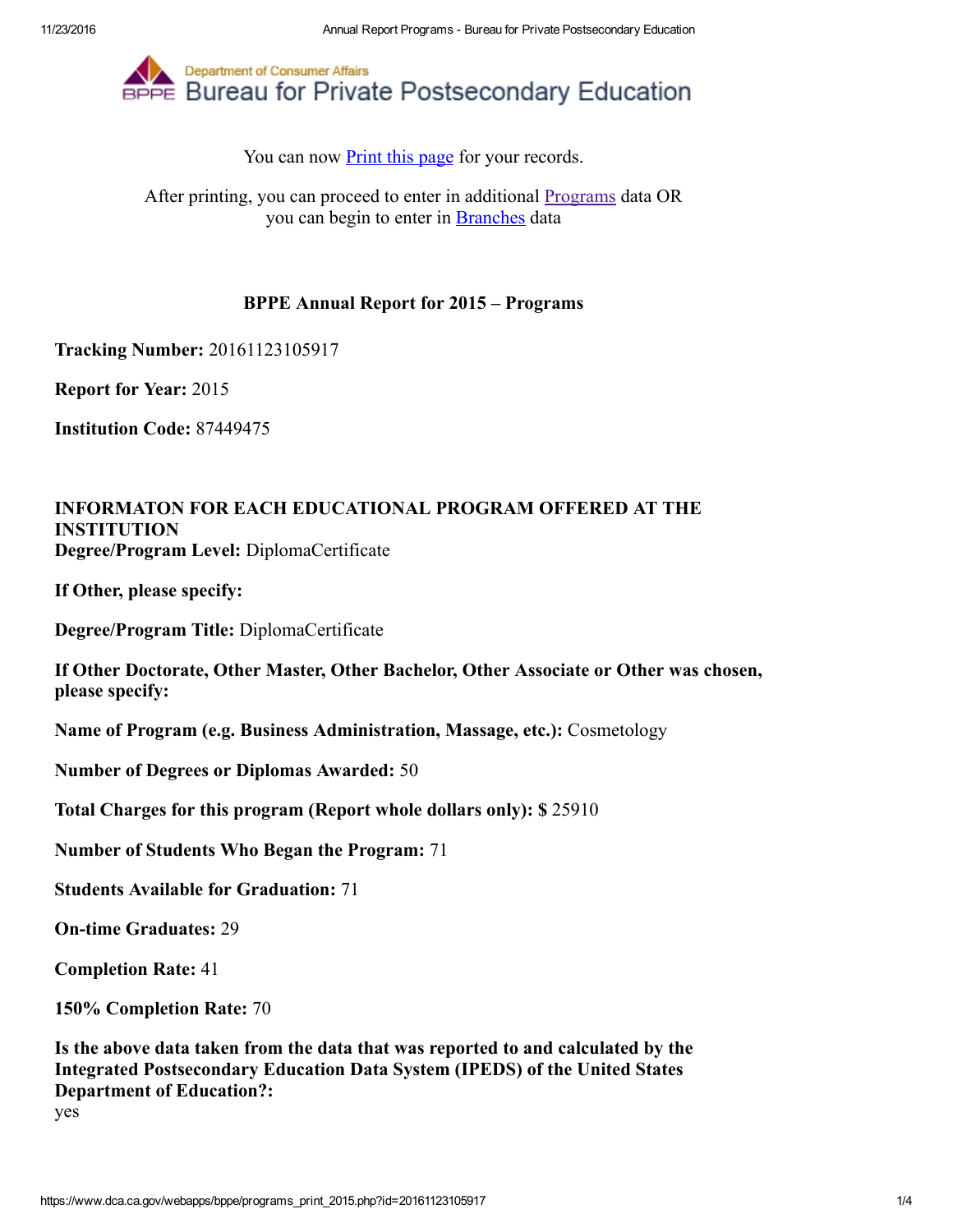PLACEMENT Graduates Available for Employment: 0

Graduates Employed in the Field: 0

Placement Rate: 0

Graduates employed in the field 20 to 29 hours per week: 0

Graduates employed in the field at least 30 hours per week: 0

Indicate the number of graduates employed: Single position in field: Concurrent aggregated positions in field (2 or more posistions at the same time): Freelance/self-employed: By the institution or an employer owned by the institution, or an employer who shared ownership with the institution:

EXAM PASSAGE RATE Does this educational program lead to an occupation that requires licensing?: yes

If Yes, please provide the information below (For each of the last two years): First Data Year (YYYY): 2014

Name of the licensing entity that licenses this field: Cosmetology

Name of Exam: Cosmetology

Number of Graduates Taking Exam: 74

Number Who Passed the Exam: 72

Number Who Failed the Exam: 2

Passage Rate: 97

Is this data from the licensing agency that administered the exam?: yes

Name of Agency: California Board of Barbering and Cosmetology

If the response to #28 was no, provide a description of the process used for attempting to contact students:

Second Data Year (YYYY): 2014

Name of the licensing entity that licenses this field: cosmetology

Name of Exam: Cosmetology

Number of Graduates Taking Exam: 43

Number Who Passed the Exam: 41

Number Who Failed the Exam: 2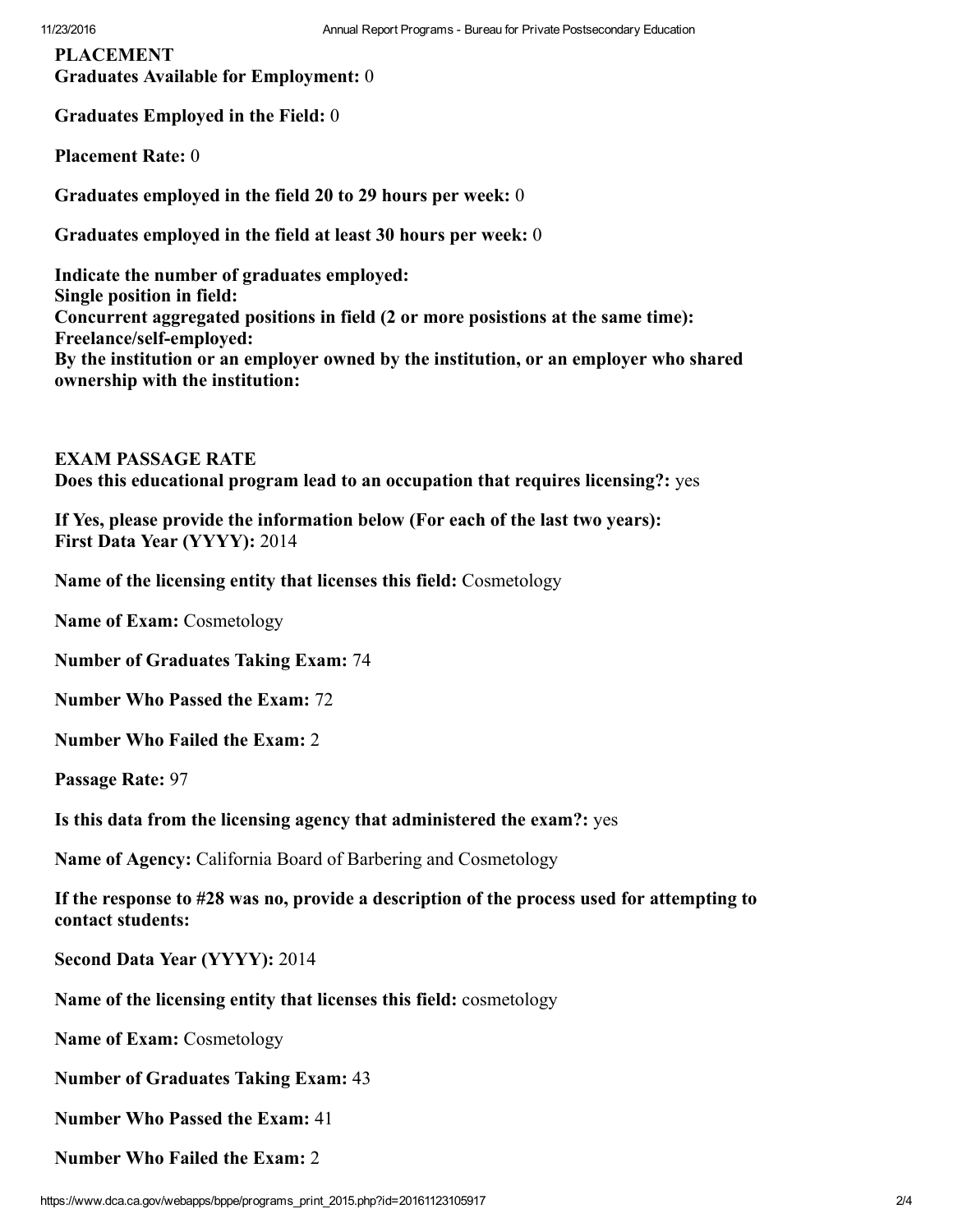Passage Rate: 95

Is this data from the licensing agency that administered the exam?: yes

Name of Agency: california board of barbering and cosmetology

If the response to #37 was no, provide a description of the process used for attempting to contact students:

Do graduates have the option or requirement for more than one type of licensing exam?:

Provide the names of other licensing exam options: Name of Option/Requirement: 274678255

Name of Option/Requirement: 274678255

Name of Option/Requirement: 274678255

SALARY DATA Graduates Available for Employment: 0

Graduates Employed in the Field: 0

Graduates Employed in the Field Reported receiving the following Salary or Wage:

 $$0 - $5,000:0$ 

- $$5,001 $10,000:0$
- $$10,001 $15,000:0$
- $$15,001 $20,000:0$
- $$20,001 $25,000:0$
- $$25,001 $30,000:0$
- $$30,001 $35,000:0$
- $$35,001 $40,000:0$
- $$40,001 $45,000:0$
- $$45,001 $50,000:0$
- $$50,001 $55,000:0$
- $$55,001 $60,000:0$
- $$60,001 $65,000:0$
- $$65,001 $70,000:0$